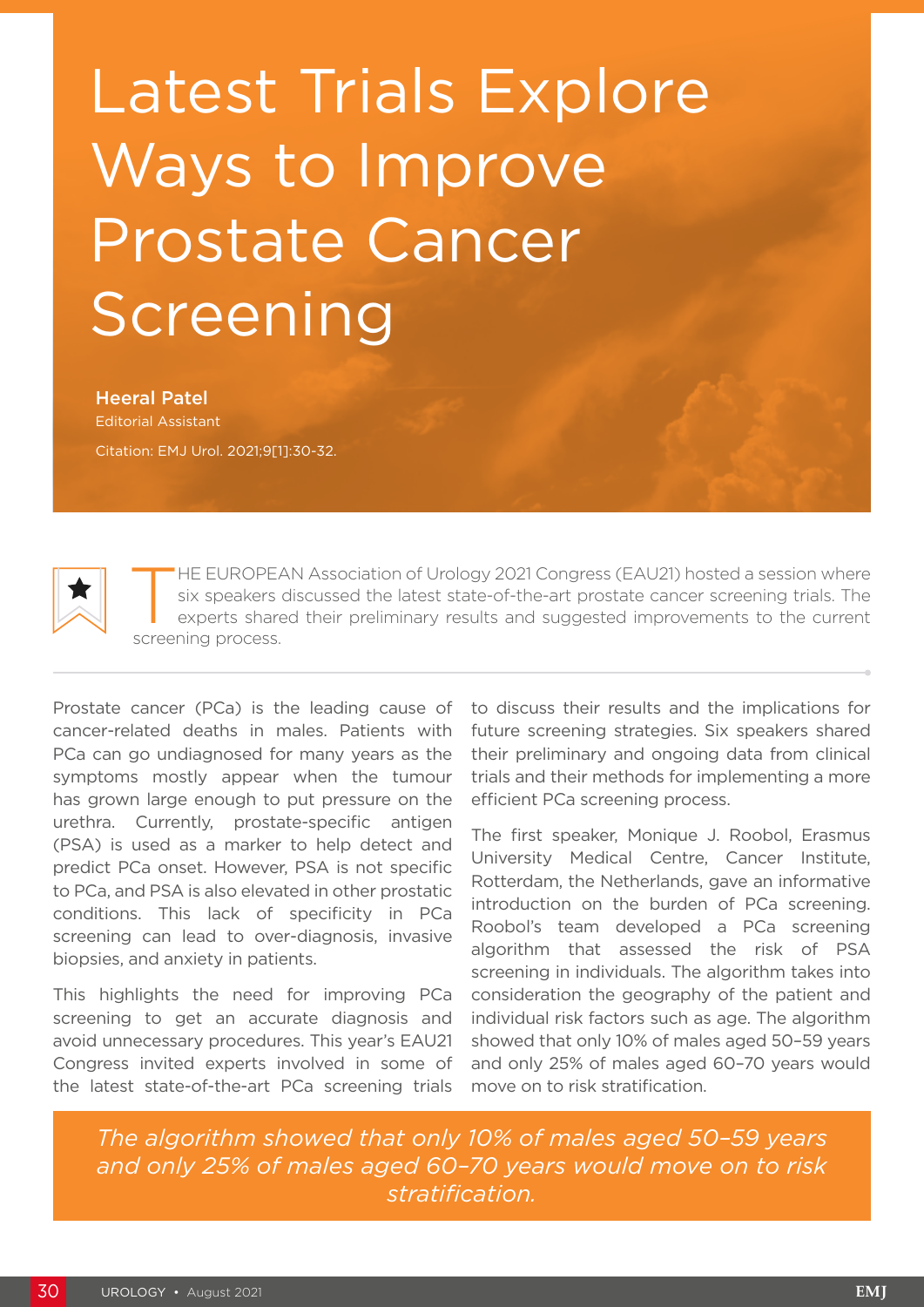The results showed that current methods of PCa testing are not suitable for all individuals, and a tailored approach is urgently needed. Roobol also added that stopping testing in elderly individuals with low PSA levels would reduce unnecessary harm and costs. Finally, Roobol shared the vision of the European Cancer Organisation (ECCO) and explained that they aim to provide all males with access to risk-based screening programmes in Europe by 2027.

The next speaker was Christian Arsov, Department of Urology, University Hospital Dusseldorf, Germany, who discussed the preliminary results from the ongoing PROBASE trial. The randomised study took place in four regions of Germany and involved 46,642 males aged 45 years old. There were two study arms: study arm A had an immediate screening of baseline PSA at age 45 years, and study arm B deferred screening until the age of 50 years.

Overall, 344 men were in the high-risk group as they had PSA levels above 3. The participants underwent a second PSA test to confirm the PSA levels, and 179 men were still at risk. The results of the trial showed a very low prevalence of PCa in 45-year-olds (0.2%). The speaker emphasised that elevated PSA levels should always be confirmed with a second test.

Over the years, PCa screening has evolved, and the screening steps are as follows: PSA test, systemic biopsy, MRI, and finally, targeted biopsy. At each stage, a percentage of individuals can be ruled out, therefore reducing the chance of overdiagnosis.

Anssi Auvinen from Tampere University, Finland, discussed the ongoing PROSCREEN trial. In this trial, the researchers wanted to add another step to PCa screening called the 4K score, a combination of four blood tests, after the PSA test to further eliminate males who are not eligible for an MRI or biopsy. The 4K score eliminated 30% of participants. This trial is still in its infancy and experienced delays due to the pandemic. Calculations show that in 15 years, the researchers should be able to establish the efficacy of adding the 4K score to PCa screening.

The next speaker, Tobias Nordstrom, Karolinska Institute, Stockholm, Sweden, also aimed to improve the risk-adapted screening process by combining a genomic test with MRI-targeted